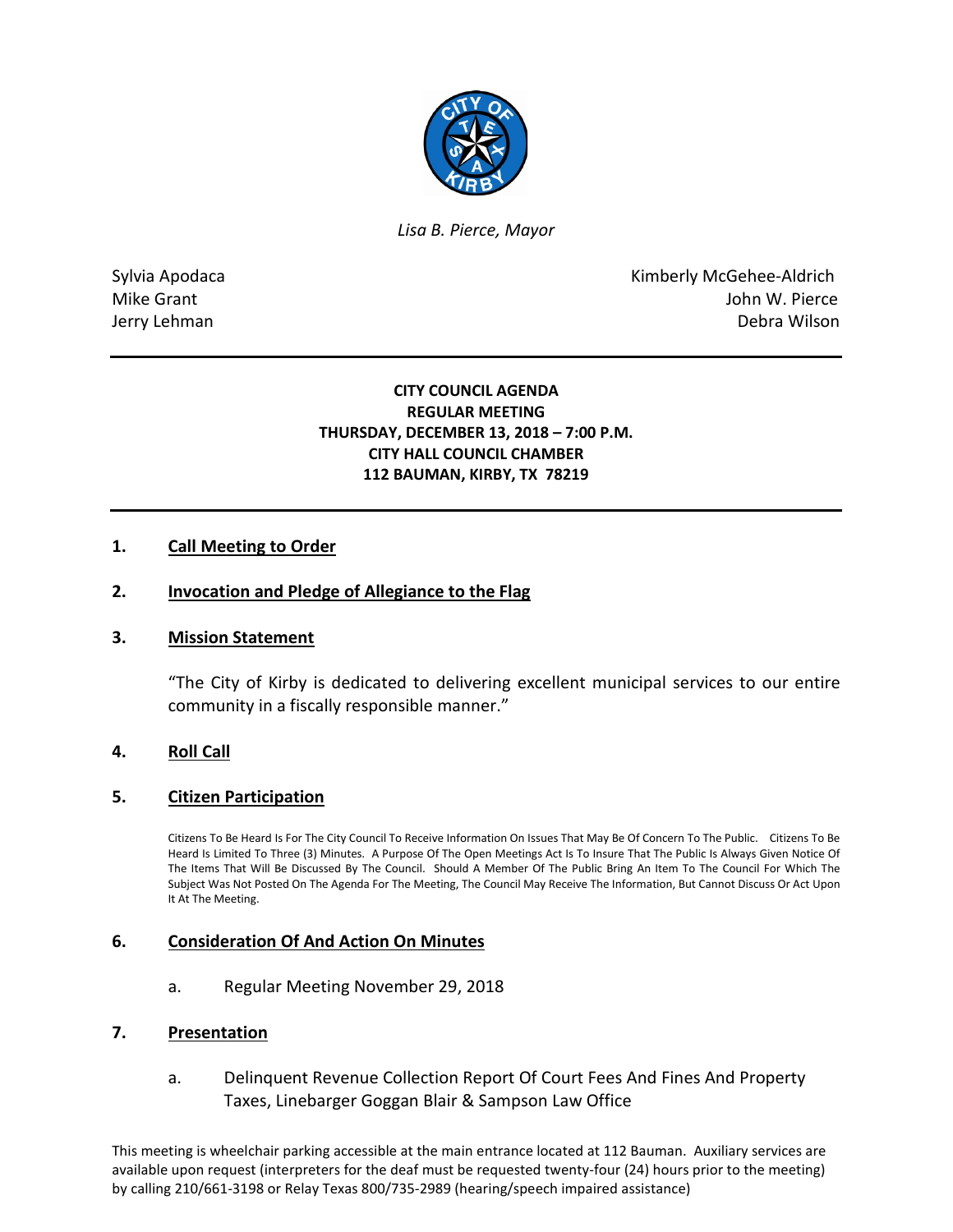# **8. Discussion And Possible Action**

- a. Update, Discussion And Possible Action On Binz Engleman Road Reconstruction Project
- b. Discussion And Possible Action On An Interlocal Agreement With The Texas Department Of Transportation For A Gateway Monument Sign On FM 78
- c. Discussion And Possible Action To Dissolve The Parks And Recreation Committee
- d. Discussion And Possible Action To Accept Donna Dryja's Resignation From Beautification And Recycle Committee And Building And Standards Commission, Effective November 30, 2018.
- e. Discussion And Possible Action To Accept Audrey Eklund's Resignation From Kirby Senior Corporation Board Of Directors, Effective Immediately
- f. Discussion And Possible Action To Accept Jeff Eklund's Resignation From Kirby Senior Center Corporation Board Of Directors, Effective Immediately
- g. Discussion And Possible Action To Accept Glenda Bayer's Resignation From Kirby Senior Center Corporation Board Of Directors, Effective Immediately
- h. Discussion And Possible Action On Appointing Member(s) To The Beautification And Recycle Committee
- i. Discussion And Possible Action On Appointing Member(s) To The Building And Standards Commission
- j. Discussion And Possible Action On Current City Of Kirby Sales And Property Tax Allocations
- k. Discussion And Possible Action On Economic Development Incentive Programs
- l. Discussion And Possible Action In Regard To City Participation In Costs For Repairs To Gibbs Sprawl Road.
- m. Discussion And Possible Action In Regard To Animal Facility Including Operations, Trailer, and Kennels.

# **9. Requests and Announcements**

a. Requests By Mayor And Council Members For Items To Be Placed On Future City Council Agendas And Announcements On City Events/Community Interests

This meeting is wheelchair parking accessible at the main entrance located at 112 Bauman. Auxiliary services are available upon request (interpreters for the deaf must be requested twenty-four (24) hours prior to the meeting) by calling 210/661-3198 or Relay Texas 800/735-2989 (hearing/speech impaired assistance)